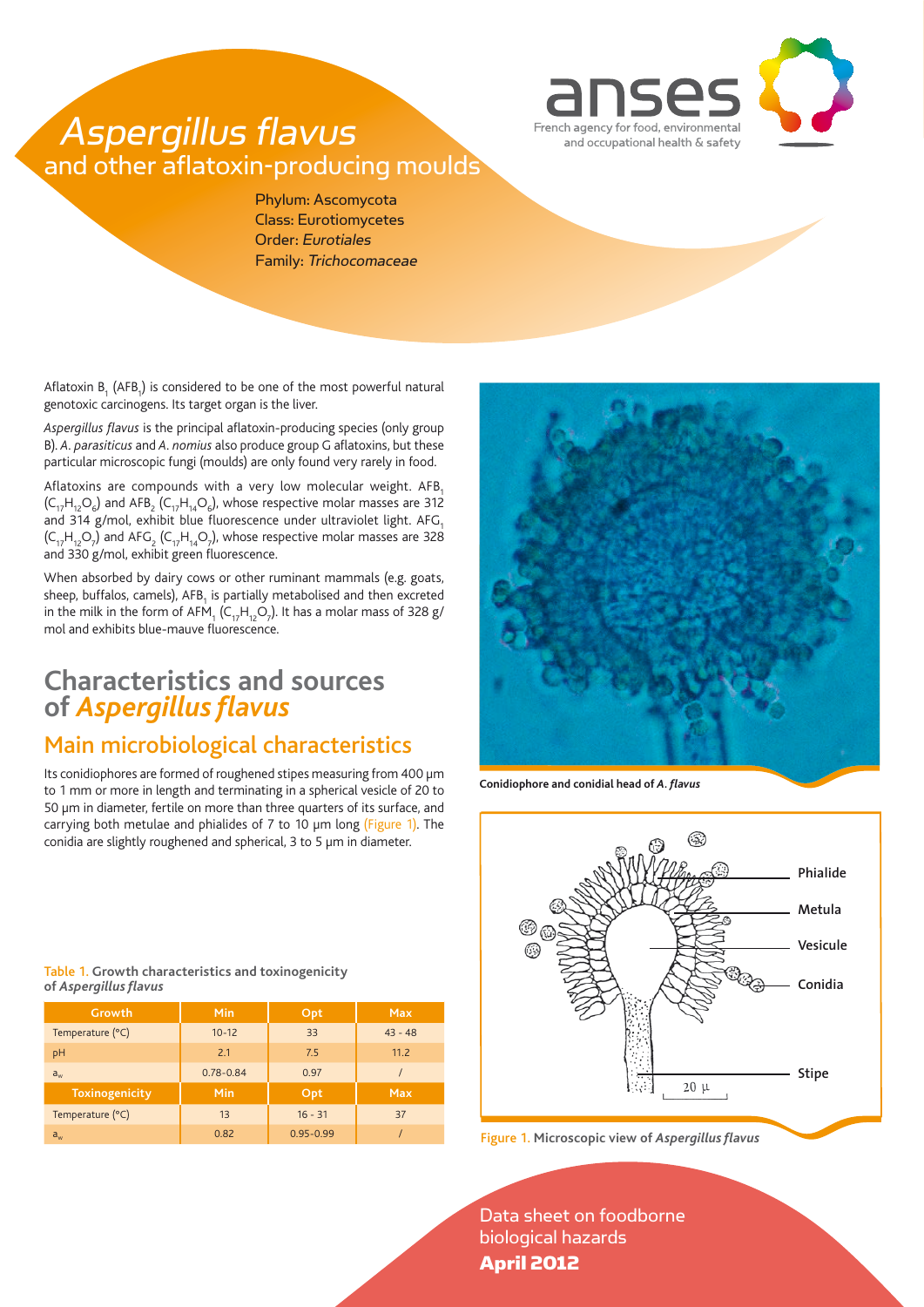### Sources of the hazard

*Aspergillus flavus* is ubiquitous (found in vegetation, water, soil, etc.). The conidia are mainly dispersed in the environment by air, but also by water, animals and humans.

Aflatoxins are produced in the field or during storage, mainly in regions with a subtropical or mediterranean climate, but also in temperate regions during particularly hot and dry seasons.

*A. flavus* is responsible for contaminating cereals (principally maize and maize-based products), oil-seed and cattle cake, nuts (such as groundnuts and pistachios), all sorts of spices, dried fruit (such as figs), coffee, cocoa beans and dairy products (AFM $_{_{\rm 1}}$ ). Contamination and the growth of aflatoxin-producing moulds are facilitated on seeds and fruit damages (impact, attack by insects, etc.).

Several cases of acute aflatoxicosis have been described on stock farms, especially pig farms. The animals usually died within a few hours following severe haemorrhage. In poultry, the chronic form of the intoxication is the most frequent. The symptoms are reduced performance associated with bleeding and discoloured flesh.

### Transmission routes

Humans are exposed to foodborne aflatoxins when ingesting foods contaminated by aflatoxins.

In addition to exposure to foodborne toxins, humans can become exposed to the conidia of *A. flavus* by the pulmonary route (inhalation). The conidia are one of the principal allergens of bronchial aspergillosis in humans and are responsible for pulmonary infections in immunocompromised patients.

#### Recommendations for primary production

**Measures to prevent the hazard at the source are the only possible solution, as it is almost impossible to detoxify foods contaminated by aflatoxins.**

- **Respect good farming practice (avoid damage to fruit and seeds, attacks by insects, etc.) to avoid introducing the hazard.**
- **Respect good practice when storing cereals, especially keeping product into dry environment to prevent any change in initial levels of aflatoxins.**

# **Foodborne human disease**

## Nature of toxic effects

In 1993, the IARC <sup>(1)</sup> classified AFB<sub>1</sub> as belonging to group 1 (carcinogenic to humans), AFM1 to group 2B (possibly carcinogenic to humans) and AFG<sub>1</sub> to group 3 (not classifiable as to its carcinogenicity to humans).

Most epidemiological studies show a correlation between chronic exposure to aflatoxin through diet and prevalence of primary liver cancer. This relationship is modulated however by other aggravating factors, such as infection by the hepatitis B virus. The genotoxicity of aflatoxins is due to the metabolism of AFB<sub>1</sub> into AFB<sub>1</sub> 8,9-epoxide, characterised by a short shelf life, but highly reactive. AFB<sub>1</sub> 8,9-epoxide is considered to be the principal genotoxic metabolite binding to the DNA.

In cases of acute intoxication, the typical but non-specific clinical symptoms include jaundice, depression, anorexia and diarrhoea. Mortality reached 25% during intoxications in India in 1975 and 40% in eastern Kenya in 2004. Two human syndromes, of indefinite aetiology, have been linked to the ingestion of food contaminated by aflatoxins: kwashiorkor, associating hypoalbuminaemia and immunosuppression, and Reye's syndrome, nypoalburninaernia and immunosuppression, and keye's syndrome, and the mational Agency for Research on Cancer.<br>**Associating encephalopathy and degeneration of the viscera.** (2) Relationship between the dose (the quantity

### Dose-effect<sup>(2)</sup> and dose-response<sup>(3)</sup> relationships

A dose-response relationship for aflatoxins has been established for humans. JECFA<sup>(4)</sup> and the SCF<sup>(5)</sup> have not set a Daily Tolerable Intake (DTI) for aflatoxins. As there is no threshold for the genotoxic carcinogenic effects of these substances, the only realistic approach is to reduce exposure to the lowest level possible based on the ALARA principle (As Low As Reasonnably Achievable). However, on the basis of epidemiological data, JECFA (1999) has calculated that, for Europe, the ingestion of 1 ng of aflatoxins per kg of bodyweight per day over an entire lifetime leads to an increase in the incidence of liver cancer of 0.013 cases per year per 100,000 people.

According to the 2<sup>nd</sup> French Total Diet Study (TDS 2, ANSES 2011), depending on where the upper and lower hypothetical boundaries on contamination data were placed, mean exposure to all aflatoxins were respectively 0.0019 and 0.89 ng/kg of bw/day. The number of theoretical extra cases of liver cancer per year in the adult French population, related to this exposure, would seem to be very low (< 0.07% for the upper bound, or 5.2 cases) compared to the number of cases of liver cancer estimated in France for 2010 (InVS).

## Epidemiology

The most recent recognised case of acute intoxication took place from April to September 2004 in provinces in central and eastern Kenyan, during which 341 cases were diagnosed leading to 123 deaths.

Most epidemiological studies supporting the link between aflatoxin and liver cancer were made in Southeast Asia, China, and West and Equatorial Africa, all of them parts of the world with a high prevalence of the hepatitis B virus and  ${\sf AFB}_{\sf 1}$ . In Latin America, the prevalence of primary liver cancer and infection by the hepatitis B virus is low, whereas exposure to  $\mathsf{AFB}_1$  is high. JEFCA has recommended that new epidemiological studies be undertaken in regions deemed to be at risk, and also, for certain countries, vaccination campaigns against the hepatitis B virus. When these studies will be achieved, the risk of aflatoxin to humans can be reassessed. In parts of Africa, impaired growth and altered immune parameters have also been observed in children.

## **Role of foods** Main foods to consider

In 2007 and 2008, in Europe, a large majority of notifications by the Rapid Alert System for Food and Feed (RASFF) concerned aflatoxins, detected mainly in nuts but also in decreasing order in cereals.

During the EAT 2 survey, the aflatoxins  $AFB<sub>2</sub>$ , AFG<sub>1</sub>, AFG<sub>2</sub> and AFM<sub>1</sub> were not detected or quantified in foods consumed in France. AFB1 was only detected or quantified in 0.4% of foods, and only in dark chocolate. Exposure to aflatoxins is equivalent to that estimated during the 1st Total Diet Study (TDS 1, INRA 2004).

Levels of aflatoxins in foods are dependent on changes in weather conditions over the seasons and from year to year. For example, maize harvested in 2003 (a heatwave summer) in a southern European country, showed contamination by  $AFB<sub>1</sub>$ , unusual for this latitude and revealed by the presence of  $AFM<sub>1</sub>$  in cow's milk. A similar case (same cereal and same country) occurred in 2005. A survey carried out in the United States (seven Midwest States) in 1988, which was also an unusually hot, dry year for the region, showed that 8% of maize harvested in this region contained aflatoxins.

**<sup>(2)</sup> Relationship between the dose (the quantity of microbial cells ingested during a meal) and the effect on an individual.**

**<sup>(3)</sup> For a given effect, the relationship between the dose and the response, i.e., the probability of this effect appearing in the population.**

**<sup>(4)</sup> Joint FAO/WHO Expert Committee on Food Additives.**

**<sup>(5)</sup> EU Scientific Committee on Food.**